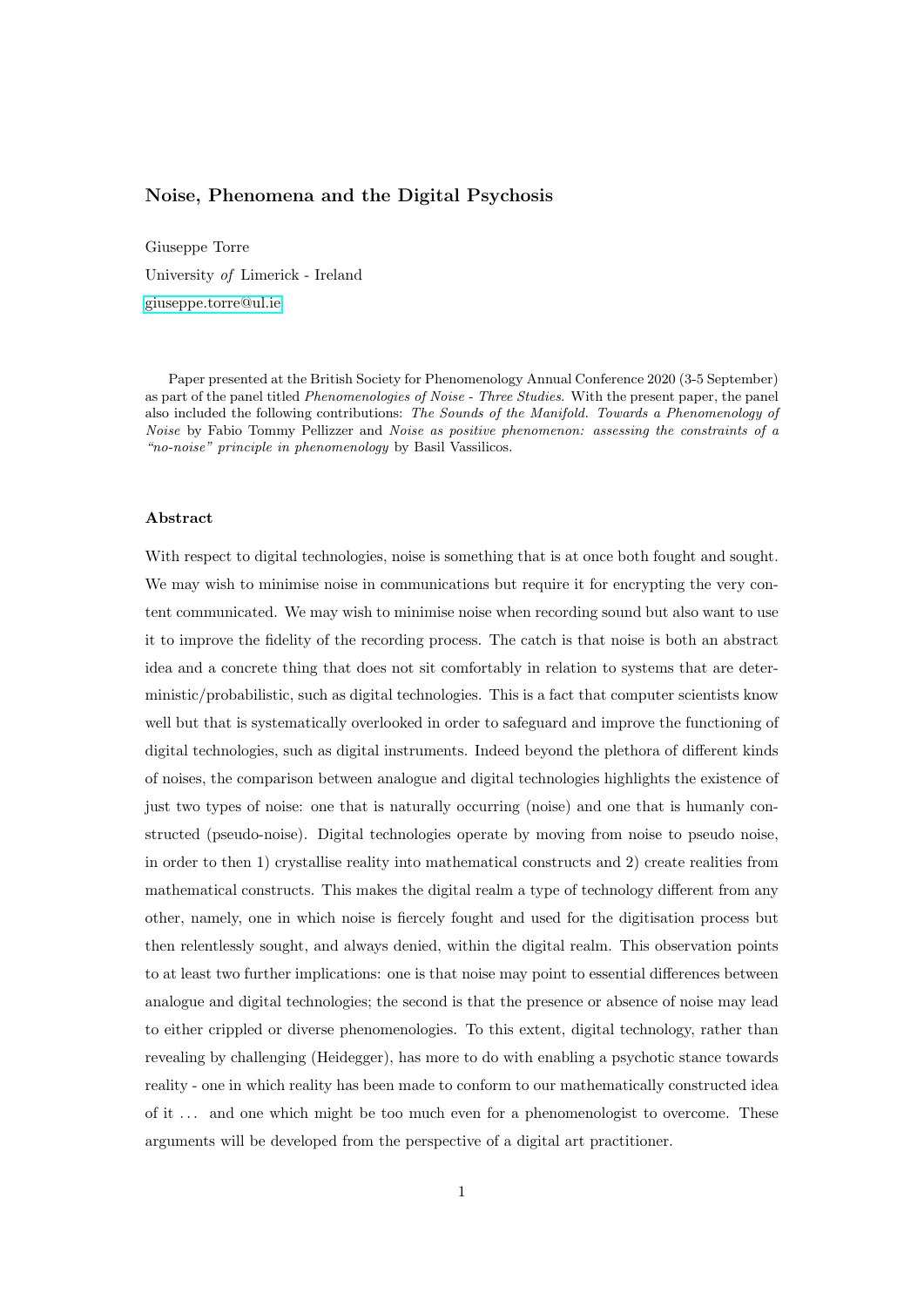The idea I wish to bring forward is that noise is all there is. Or that at least noise is all we have got to remain sane. Yet, of course, the question 'what is noise' must be addressed first.

\*

I should immediately clarify that, as far as this paper is concerned, noise is not to be interpreted as a solely acoustic phenomena. On the contrary, my use of the word noise is lose and broad and, for that, could be interpreted as closely relating to words such as chaos, random, entropy and alike. In fact, many of these related words will appear in this text and, at times, also used as synonyms of noise. Yet, I stress that the word noise is in fact the one to use. Chaos, on the contrary, is often understood as the opposite of order or, as in mathematics, as a property of a system. In philosophy, chaos often points to a condition preexisting knowledge. In theology, chaos points to the condition preexisting life created by God. All this is not what I mean to discuss. On the other hand, noise is not to be intended either as a disturbance, an annoyance or an error. Or at least not only as such. Noise, as a preliminary attempt towards a description, is simply anything that escapes our attention and interpretation. Noise is not the opposite of meaning but on the contrary the amniotic fluid within which meaning takes place. Noise and meaning go hand in hand. Noise, in truthfulness, shouldn't even be talked about. Noise should not even have a name. And yet words are granted because it constitutes a fundamental part of our experience. Maybe, recalling Bakhtin, noise is the onceoccurrent event of Being in action.....events that occur only and only once, non-repeatable, uncountable...reality as noise. Hence noise is all there is.

Noise is all there is only if we are ready to admit that we do not know what's in it. Noise is all there is if we do not believe in fate, destiny or grand Designers. There is no passage from chaos to order as in the Genesis. Nor from ignorance to knowledge, from darkness to light. Reality is not order ordered. Nor just order, for that matter. In fact it is noise all around. Reality is noise but not in the sense that no structure may underlie it. Rather in that no grand structure is necessarily defining it. The simple reason is that we ought to distinguish our readings from our desires, our knowledge from our certainties. We can read individual instances of reality as cycles, patterns, logic, that is for sure. After all, we are not only beings that have evolved, born out and thriving (or locked) in patterns (day/night, seasons, tides, birth, growth, death etc.) but we are also pattern-searching beings in that we want, and can, search for these patterns around us  $<sup>1</sup>$  $<sup>1</sup>$  $<sup>1</sup>$ . In fact it is through these very cyclic features that lies</sup>

<sup>1</sup>See Levi-Strauss' The Savage Mind for an eminent example of literature that shows how we look for pattern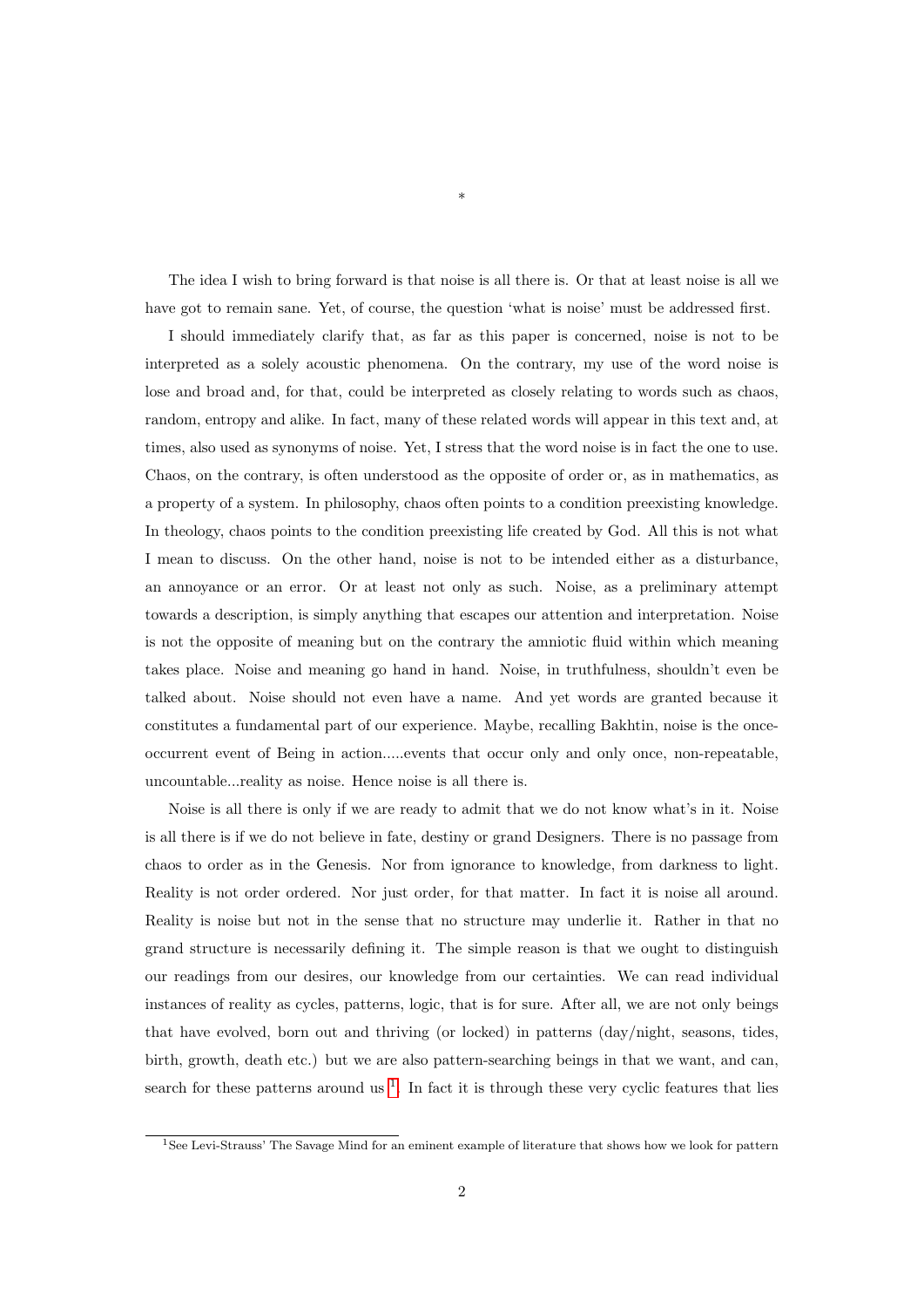the possibility for any human epistemological project and with it the goal to discern order within the apparent chaotic structure of the Universe.

Yet we cannot be as arrogant as to pretend that reality is just a giant puzzle prepared for us<sup>[2](#page-0-0)</sup>. Nobody is, some may argue. It may be so, especially in certain intellectual circles. Yet the language of science, especially through its constant popularisation of its wonders, tells us otherwise and it is leading us astray. While science appears to ignore existential questions, it certainly believes that a full understanding of the Universe via its method is at hand. Certainly a compromising position but more dangerously an attitude for which reality is made reduced to all we know and all that we will come to possibly know. For this very reason the concept of noise is all the more important - not to shed light on what we know but on the fact that, possibly, not all may be knowable. Noise, in fact, may not belong to knowledge but exceeds it. Noise is all there is.

This belief that science may lead humanity to all answers has, of course, a long history and it is grounded, I argue, on the simplest and yet most comforting stories of all: that the universe is order. From Pythagoras' numerology, Heraclitus' order, Anaxagora's spiritual rationality via Plato's input in transforming philosophy into a science via the introduction of a science of method, as Husserl would have it, to Locke and Hume's push for an independent scientific method two beliefs remained unchanged: that the world is ordered and governed by laws created by God and that this order and law can be discovered. Today, after God's death, we dropped only the words "created by God". That the world is ordered and that its laws can be unveiled are the two fundamental axioms, or implicit mantras, that motivate all epistemological projects - science and technology in primis (humanities studies, in contrast, and in light of much postmodernist work regained a more skeptical attitude with regard to all this.).

There is more. In this long history we have now reached the point in which our trust in an ordered universe does not necessitate sophisticated reasoning nor specialised laboratories for proof. Today we have digital technology which, governed by logic and numbers, provides itself as a proof of a universe both governed by numbers and reproducible by numbers; everywhere and all the time; whenever you want, wherever digital is.

From numerology to digital technology the circle is closed: phenomena are both read as numbers and re-created via numbers. Through this double process that craddles us in our belief in an ordered reality we have begun to confuse our understanding of the events with the events themselves. What is forgotten, whether innocently or because it's considered only an "obvious" detail not worth mentioning in the face of "higher" utilitarian goals, is that there is no identity between our mathematical model of reality and reality itself, but only similitude.

and order

<sup>2</sup>Or maybe it is a puzzle for us and when we will discover such Truth we will have a laugh together with its creator: "ah ah! and me going insane to understand it all! ah ah".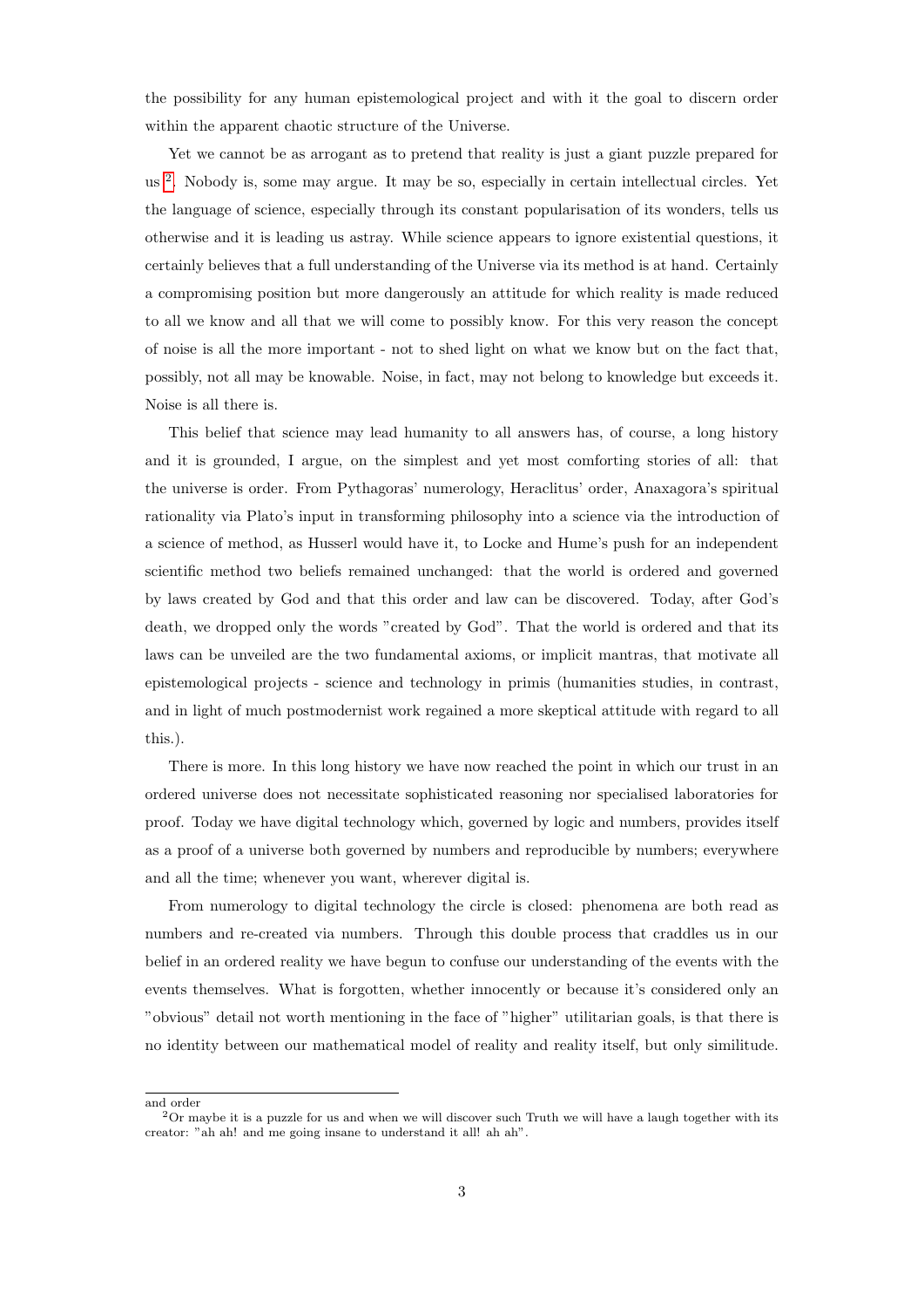In fact, noise haunt the former and permeate the latter. Noise is all there is.

## Digital and its alchemy of noises

The way in which digital technology treats noise can shed some light on how we have come to confuse dreams and reality. With respect to digital technologies, noise is something that is at once both fought and sought. To understand such a bipolar attitude, allow me to lead the discussion with a curated series of examples.

### Inaudible and unpredictable

Simplifying enormously, the chain of events leading to the digitasition of a sound is as follows: a sound, which is the effect of air molecules propagating by oscillation, hits the membrane of a microphone who begins to oscillate accordingly (analogously). Such oscillation causes in turn an analogue variation in the resistance of a flow of electrons. Thus far the process is said to be analogue. It is at this point then that the analogue to digital conversion of said current begins. The ADC (analogue to digital converter) is the name given to a wealth of processes responsible for the conversion of a given varying current into a series of discrete and time dependent units - i.e. bits <sup>[3](#page-0-0)</sup>. Within this complex chain of event, noise plays a very important role. In fact, without noise the quality of the resulting recording would be poor. One would imagine that achieving high quality digital audio requires a chain of events in which noise is minimised at all costs. Yet, as stated, noise play a fundamental role in providing high fidelity audio. The catch is that there is more than one type of noise. The unwanted signal or unwanted distortion we are able to hear is one kind and it is the one we want to minimise. The second kind of noise is not noise gathered along the cables and circuitry but noise that is intentionally added to the analog input signal before being digitised (i.e. being converted to digits). The reason for doing so is to minimised the error in the very recording process. In technical terms this is called dither and it is done to minimise the errors introduced by amplification and the sample-andhold circuit. In layman terms the process is required in order to randomly nudge up or down sampled values that, when passing through the ADC stage, would inevitably falls within the cracks of the smallest unit of measurement with a predictable pattern. In lieu of an example, if you were to store various quantities only as either 0 or 1, how would you store values such as 0.3 or 0.6 or 0.5 and so on? As 0 or 1? If you use a rule, for example: all number bigger than or equal to 0.5 will be stored as 1 and all other as 0, we would distort the signal by having added arbitrary noise to it - the overall quality of the recording will be poor. The engineering solution consists then of adding noise (yes!) but a particular kind of noise; a noise that is not

<sup>3</sup>Binary digits (bits) are often considered the essence of the digital but they are not as indeed there are non-binary (e.g. ternary) computers that are said to be digital as well. I have offered a more in depth analysis of the question about the digital in a book titled "An ethico-phenomenology of digital art practices" - Routledge 2021 in print)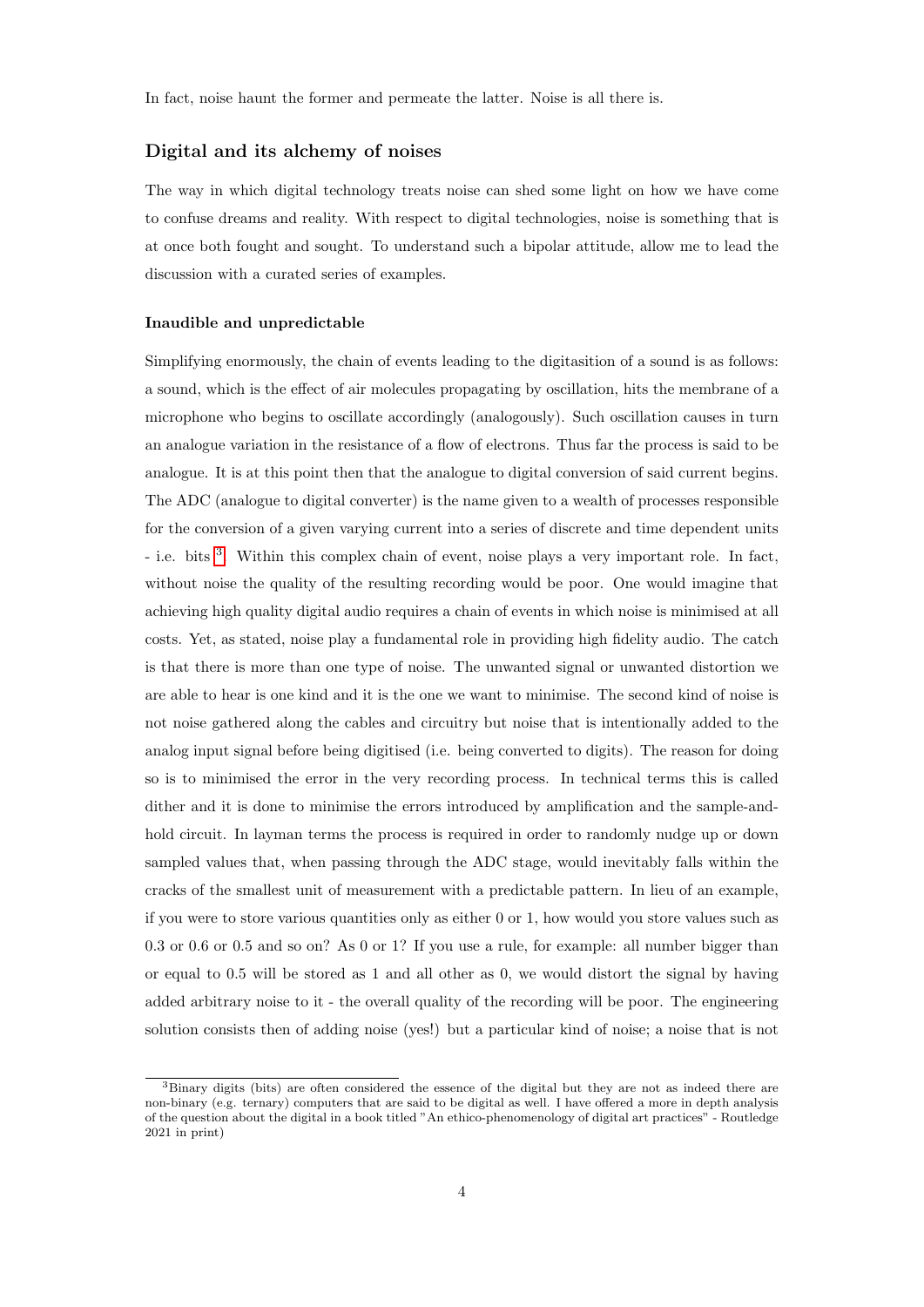arbitrary nor can be defined by any mathematical pattern. For this kind of noise we are not concerned with the fate of any floats falling in between 0 and 1 because this noise is added to the input signal itself before entering the ADC chain leading to its digitisation. It is noise added in the pre-digital stage - i.e. analogue noise. This noise is inaudible because it has a volume that is half the Least Significant Bit (LSB) - or half the space between 0 and 1 if one prefers to visualise it. In simple words, this tiny added noise randomises values in the space between what would eventually fall in between the cracks of zeros and ones at the hands of the ADC. Via this process, the resulting digital samples will be of a higher quality.

There a number of interesting things that this brief story highlights. First, noise is fought if falling in the audible range while it is sought if falling into the inaudible. Second, and following from the previous, noise is not necessarily a directly perceivable phenomena and yet its existence leaves its footprints leading to improved results in the recording process . Third, there are two kind of noises: one is artificial and one is naturally occurring. The former is the one we would have generated if algorithmically deciding what to do with the values inbetween. The latter is instead noise that does not fall into any predictable pattern and one that is achieved via analogue processes and hardware  $4$ .

#### The safety of the unknowable

At this point, anyone is likely to ask why not randomise the algorithm proposed earlier? If noise is what is needed, would a simple random function not suffice for dealing with 0.3, 0.6 etc.? Can there not be a simple software program dealing with it? Not exactly. While technically possible, this is not the recommended way. The reason is that digital computers are inherently bad at producing random numbers. We ought to be outside mathematics to tap into the chaotic, random and noisy structure of reality. Digital noise is not noise. This is not a purely speculative distinction. Understanding the difference has important, critical in many cases I would stress, implications that are very practical. Scientists and technologist know this best but how, when and where to apply noise is far from obvious or set in stone. In communication, noise is often seen as interference, something that can jeopardise the safe, correct and meaningful exchange of messages from a sender to its receiver. Hence spurious noise is certainly unwanted in the space in between them.

When wanting to encrypt communication however, the story is slightly different. Noise is in this case wanted but, again, where and when and what kind must be decided carefully. The issue is two fold. On one side we need a key (a sort of pass-code, password, secret phrase) to add to the signal we want to transmit so as to make it unreadable while in transit. When the encrypted signal reaches its destination then, the receiver needs to have the same key in

<sup>&</sup>lt;sup>4</sup>I should probably add that the process explained here applies to any signal wanting to be digitised and not sound only.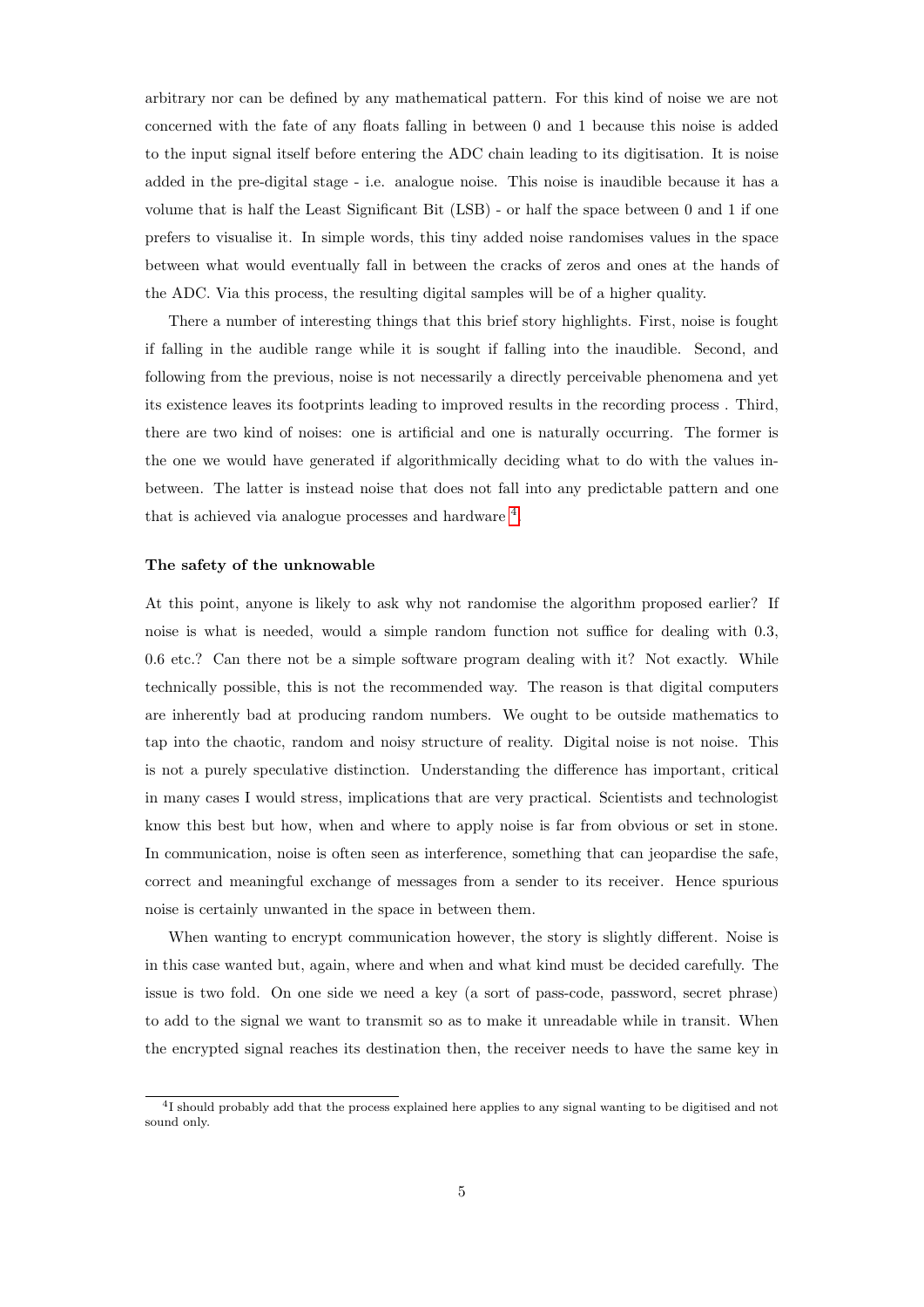order to extract the message. Knowing the key allows the receiver to separate key (noise) from signal so as to read the message. In this case, the important thing is that the receiver must have the key to decrypt the message. On the other side though we need to carefully consider how to generate this key. We must find a method to make our key difficult to guess, predict or calculate in order to maintain the level of secrecy of our message. This is where the kind of noise used to generate the key becomes important. A digital system producing a random key via a sequence of noisy processes is, for security experts, the least preferred method. Knowing the algorithm and its initial conditions makes it possible to predict its output (the generated key). For this reason, cryptoanlaysts prefer to use hardware number generators - devices that are able to generate numbers in response to variation in natural phenomena such as thermal, atmospheric noise, quantum properties and so on. In short, hardware that lends an ear to the uncountable (of the) universe: noise.

#### Once upon a time there was noise in every household

Hence there are two type of noise: a noise that is possible to control, describe, analyse, count and a noise that is not. The former is known as pseudo-noise or pseudo-random noise; the latter is known as noise. At times, the same dichotomy is described with the terms of pseudo-random and random. Whether each kind is sought or fought, as seen, depends on the circumstances. Yet, the fear is that, under the pressure of an ubiquitously digitised society, we have come to under-appreciate such differences with the dramatic consequences of having developed a psychotic attitude towards reality.

Many, for example, would describe the image below as depicting static noise on old analogue TV sets.



But it is not. The image is only a digital reproduction of that static noise. There is similitude but not identity between the two. The main difference is that the color of each pixel in the image is generated digitally via an algorithm written in Java (see Processing.org).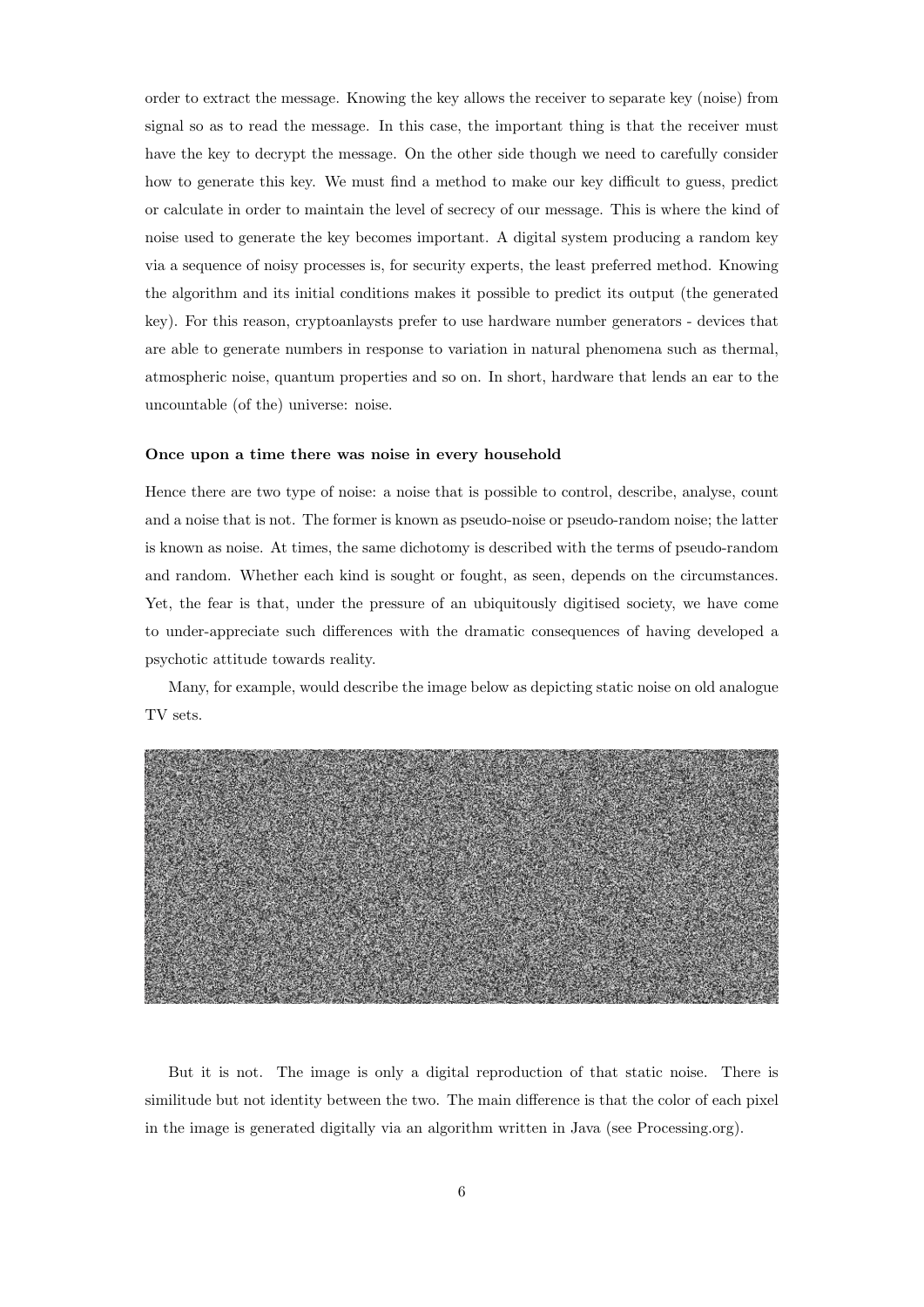```
int [ pix = new int [210000];
void set up()size(700, 300);}
void \text{draw}()for (int i = 0; i < width; i++){
    for (int a = 0; a < height; a++){
       \text{stroke}((\textbf{int})\text{random}(256));point(i, a);}
  }
}
```
The random function (i.e. "rand()") generates pseudo-random sequences of numbers in the range between 0 and 255 - the range of admissible shades between white and black. To tell a long story short, the code is a mathematical attempt to simulate reality - the attempt to count the uncountable.

The true static noise the image is imitating is something completely different. Unfortunately this is something that I cannot show in a paper which is presented in digital format. Nor it is of any value to see me next to an old analogue TV in the video accompanying this paper a video that, in fact, was digitally recorded and hence presenting the viewer with yet another approximation of the real noise <sup>[5](#page-0-0)</sup>. The only way to experience static noise is to gain hold of an old analogue TV, turn it on, look at its noise, listen to its noise and loose yourself in it. What you will see and hear is anything that the antenna picks up - from the interference of your local appliances to cosmic radiations - plus all the noise of the electronic components of the TV. Unfortunately, since the beginning of the new century, countries all over the world began to switch off analogue transmissions and began migrating all communications to the digital network. Today, in Europe, all TV stations broadcast digitally. No analogue TVs are sold either other than in antique shops....maybe... and if working at all. If you find one in your old garage like me, do not throw it! Turn it on!

#### The problem of numbers as mediators between me and my world

If one wants to tell it bluntly, what distinguishes digital devices from any other kind of technologies is their inability to create noise. This does not mean that digital devices are "noise-proof".

<sup>5</sup>Let alone the fact that compression algorithms are bad in any case when it comes to compress noise.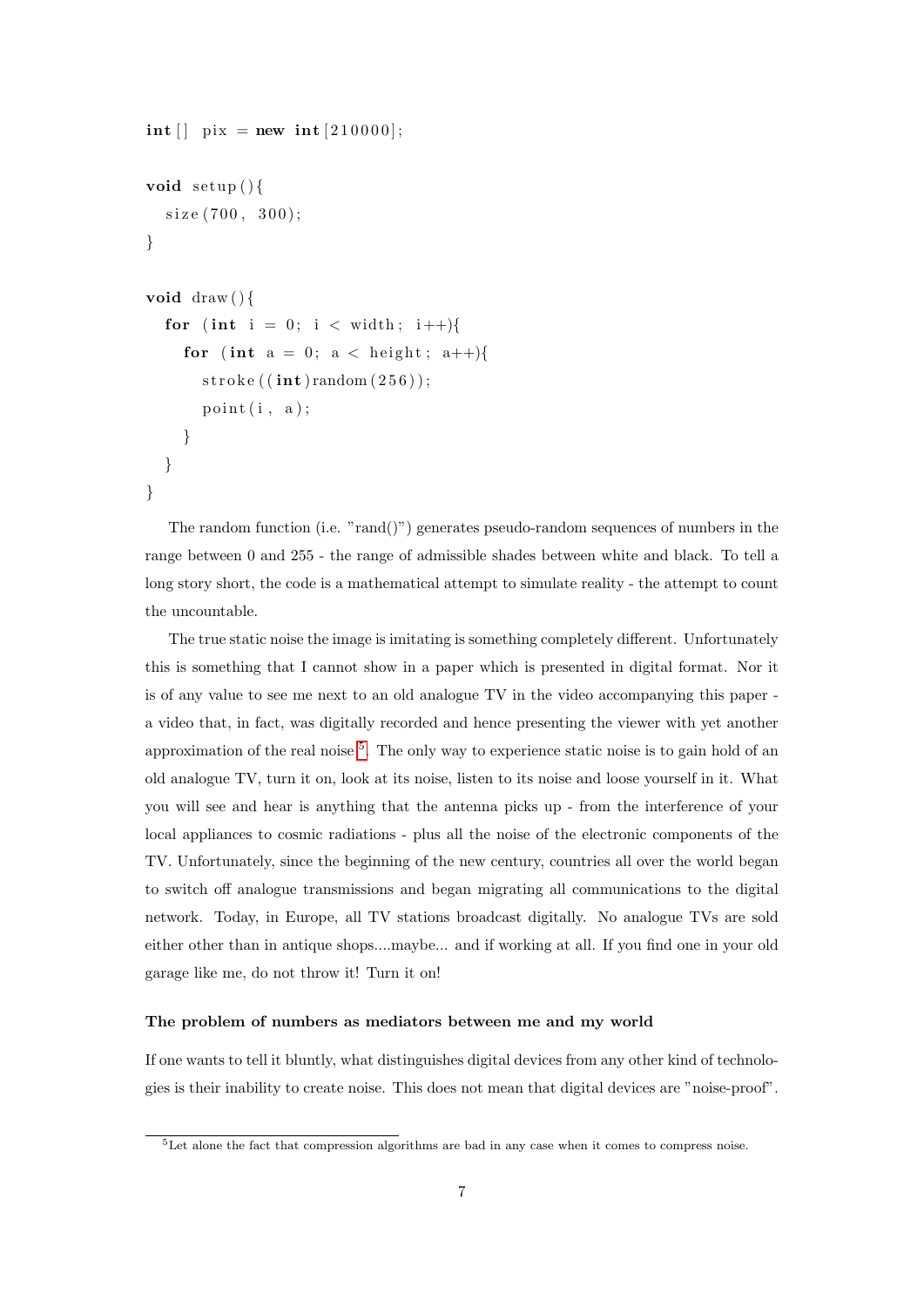Noise can indeed affect them too because noise is everywhere even when one pretends to ignore it. But when noise occurs it is like a bolt of lightening on a clear sky, it does not belong there, and hence it is called a glitch. A glitch is a rare occurrence, in fact, a glitch is something spurious, false, erroneous and does not sit well within the ideology of ever-better performing devices (technical and human alike, unfortunately, in our society).

The rarity with which such noise interferes with otherwise-normally functioning digital devices informs, at least in its founding ideologies, glitch art. There exist two types of glitches in glitch art. One is concerned with glitches that just happen. No tampering of the devices or its software occurs. The glitch - that is, the unpredictable error - simply occurs for reasons that nobody can establish with certainty. Such inability to know its causes also imply an ignorance in relation to the time in which these glitches will occur. The best one can do is to sit in front of a digital device for an uncountable amount of time in the hope to witness the occurrence of a glitch. But a patience of this kind may not even be rewarding after all. The obvious lacking of a subject that intentionally acts on the digital may offer little interest from an aesthetic point of view. Hence the second type of glitch art: the one in which one tampers with the device and/or software. At this point the literature presents methods of intervention that spans from random actions such as the random editing of the data in a file or changing its extension (aka databending ) to the careful following of instructions leading to the reproduction of the effect of a glitch (e.g. using Gimp or alike). While the latter method does not offer much food for thought in relation to the present discussion on noise, the former presents itself as an interesting case instead. For example, should randomly editing a file be interpreted as pseudonoise or noise? Surely the number of possibilities in which one would act on the file (deleting, copying, pasting, editing etc.) is creating such a large space of possibilities that any action would appear entirely random. Hence, true randomness/noise is at play, right? I argue not. In fact, the above is precisely the line of reasoning where the confusion between similitude and identity comes into effect. Allow me to argue this point with an example. My intentions and their enactment via the action of typing and/or moving a mouse may be many, varying and uncountable. Yet the manipulation and consequent output is not. The pixels in a digital image are countable; the color values that each pixel can have are countable; hence the output is too. It is just a permutation game. Depending on the size of the screen - i.e. the number of pixels in the image - the number of possibilities may reach incredibly high numbers. For example, in a 6x6 pixel image (incredibly small image) with just one 8-bit colour the number of possible output would be, if I am not mistaken: 8ˆ36 = 3245185500000000000000000000000000000000; a large number, no doubt, yet a finite number of possibilities.

We have then an uncountable number of possibilities for the input and a countable number of possibilities for the output. This is not news however. For example, throwing a dice would inevitably lead to six possible results (countable output) while the number of variables at play leading to its results (inputs) are uncountable. From this perspective, highlighting the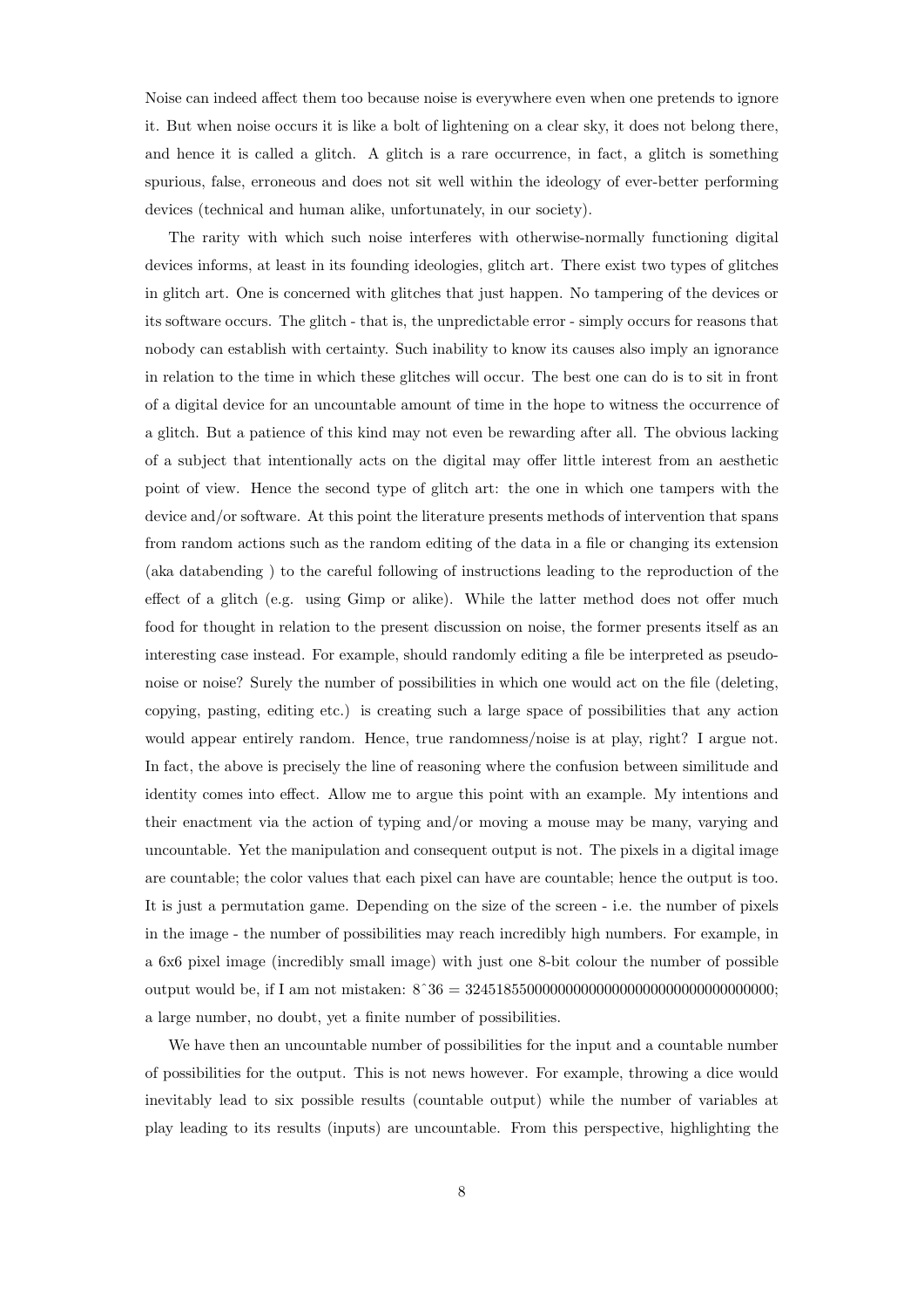similarities between dices and databending would make one think that in databending true randomness is at play. But it not. The difference existing between the throwing of a dice and a databending process lies elsewhere. Not in the properties of the input or the output but in the way in which the two relate to each other  $6$ .

The difference is indeed that, in the throwing of a dice, input and output stands in a direct and unmediated relationship. The throwing, my hand, wind, gravity, quarks and the universe in all of its uncountable parts participate (or conjure if you wish) in resolving to one face of the dice facing up. In a databending process such unity is instead lost at the hands of a digital medium that mediate the relationship between input and output. The typing, my hand, posture, wind, light, tiredness, quarks and the universe do not exists. To exist is only a key pressed or a mouse pointer across a screen now separated from the rest. The digital medium has filtered out all but a a small countable portion of the universe (the pressed key) for which a series of digits can be assigned. Input (pre-digital) cannot be said to be the cause of the digital output. The digital is just playing its own permutation and probability game.

### Nausea

Digital systems are not just bad at generating noise/randomness/chaos but they actively cut themselves out from the open, uncountable noise surrounding them in order to operate. Digital systems funnel the uncountable continuum into a stream of numbers and logic. In fact, in their wildest dreams digital devices would wish to be completely "noise-proof". But they can't, of course, because they too belong to this reality as anything else. Hence a (true) glitch remains both a threat and a reminder that isolation is only a dream. Yet I would argue that an even wilder dream for the digital world exists and it would be the ability to create true noise. By doing so, the digital world may as well superimpose itself to, equate to, compete and detach itself from the rest of reality by creating one of its own. Once again, this would be a wild dream only useful to comfort ourselves in our belief in an ordered reality and a concrete possibility of controlling it. When we wake up, we will realise that reality is neither ordered nor controllable.

Digital technology's way of dealing with and creating noise (i.e. pseudo noise) offer further points of discussion. On one hand, it highlights how irreparably destructive is to mediate the world via a mathematical representation of it. A destructive process that is nevertheless supplanted by an apparent constructive one via the ever-increasing precision with which the virtual approximate the real. We shall not be fooled by it of course; it is all about an oversignification via a reductionist process that, moving from noise to pseudo-noise, crystallises reality into fragile mathematical constructs. If meaning and knowledge are threads that one carves out from an indiscernible continuum, digital technology attempts - successfully in many

<sup>&</sup>lt;sup>6</sup>In fact, the situation would not change even if we have countable inputs and uncountable output as, for example, for the famous flap of a butterfly's wings (input) to which will will never know never know what it will lead to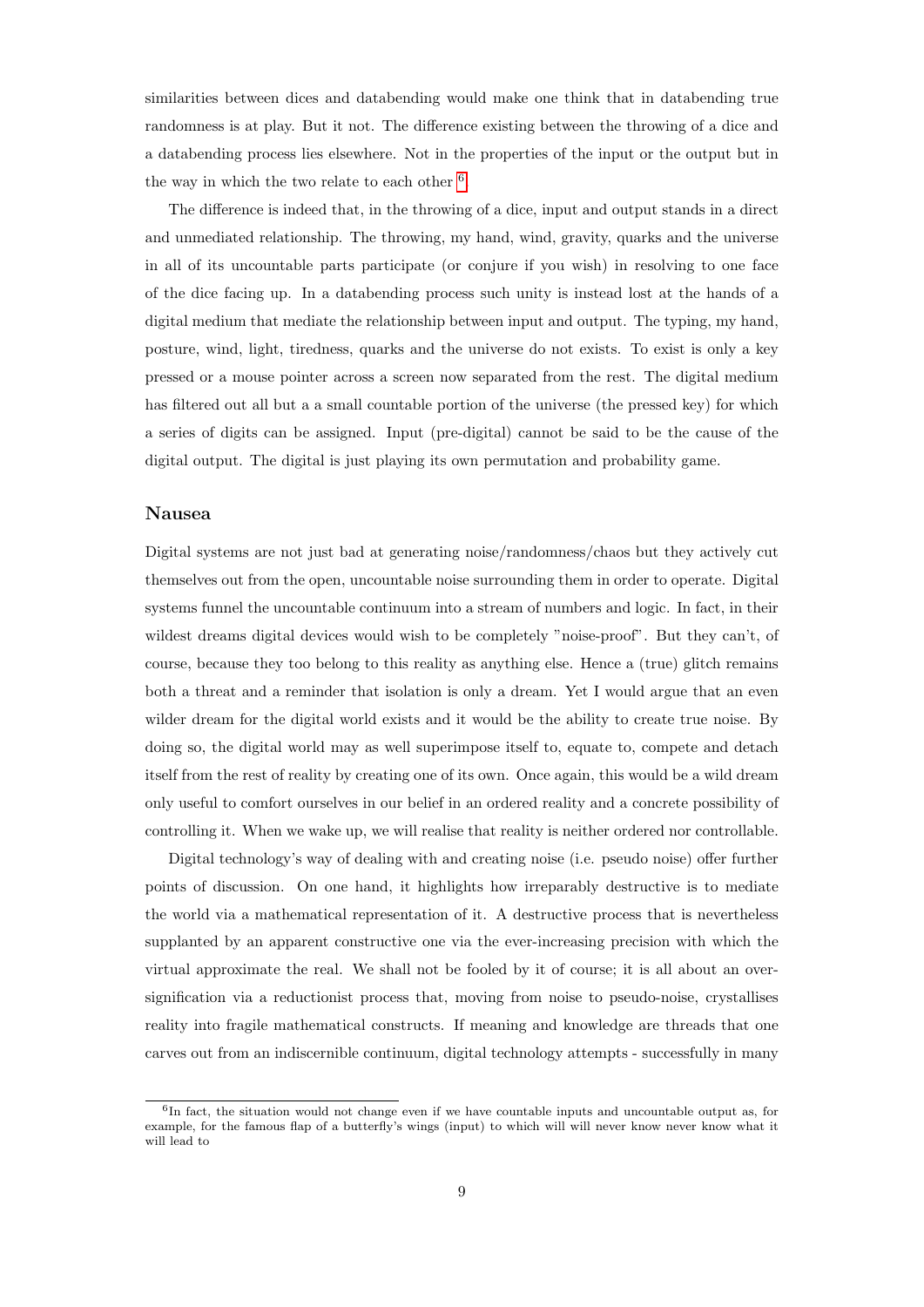cases - to make these threads the only thing there is while discarding all the rest. Digital systems provides us with a ring without a halo, a fish without water, a point in a vacuum, abstractions with always loser ties with the concrete. In this respect, digital technology presents peculiarities that make it different from other types of technologies such as analogue, modern or ancient. In fact, rather than being just another kind of modern technology as presented in much literature or revealing by challenging (Heidegger and to mention a famous discussion in relation to technology) digital technology attests to our psychotic stance towards reality - one in which reality has been made to conform to our mathematically constructed idea of it.

Noise disrupts this picture by attesting the distance between similitude and identity and hence it becomes a reminder for the duality of our existence between life and reason, phenomena and discourse, life and culture.

"And as a result, two worlds confront each other, two worlds that have absolutely no communication with each other and are mutually impervious: the world of culture and the world of life, the only world in which we create, cognize, contemplate, live our lives and die or - the world in which the acts of our activity are objectified and the world in which these acts actually proceed and are actually accomplished once and only once. An act of our activity, of our actual experiencing, is like a two-faced Janus. It looks in two opposite directions: it looks at the objective unity of a domain of culture and at the never-repeatable uniqueness of actually live and experienced life" (Bakhtin 1993, p.2)

I always liked this passage in Bakhtin and especially the metaphor of the Janus because, in my opinion, it describes and summarises brilliantly the method, the paradox and the force of phenomenology: the necessity to nullify any distance between subject and object (life/phenomena) while unavoidably requiring it to be other through its a-posteriori reasoning and discourse(culture).

We can't be with two feet in one shoe, simple as. But it may be that, through the ubiquitousness of the digital and its (nearly-)lack of noise, we have become too comfortable with one foot always in the same shoe. Or, to return to our Janus, we have been starring too long at one face (culture) and forgotten about the other (life). In a heavily digitised society like ours, we have become accustomed more than ever to posit questions that always falls within the limits of whatever epistemological projects are at hand. Limits dictated by reason, namely logic and/or numbers, with the ultimate result of believing that the other face of the Janus (i.e. life outside numbers and culture) is identical to the one we keep looking at. It is not identical; it is, at best, similar. Noise, as the once-occurring event of Being, unique and singular, cannot be thought of but only experienced.

Noise is all there is then. Or, at least, it is all we have got to remain sane. Noise as a reminder to keep us close to important existential questions so as to retain a balanced